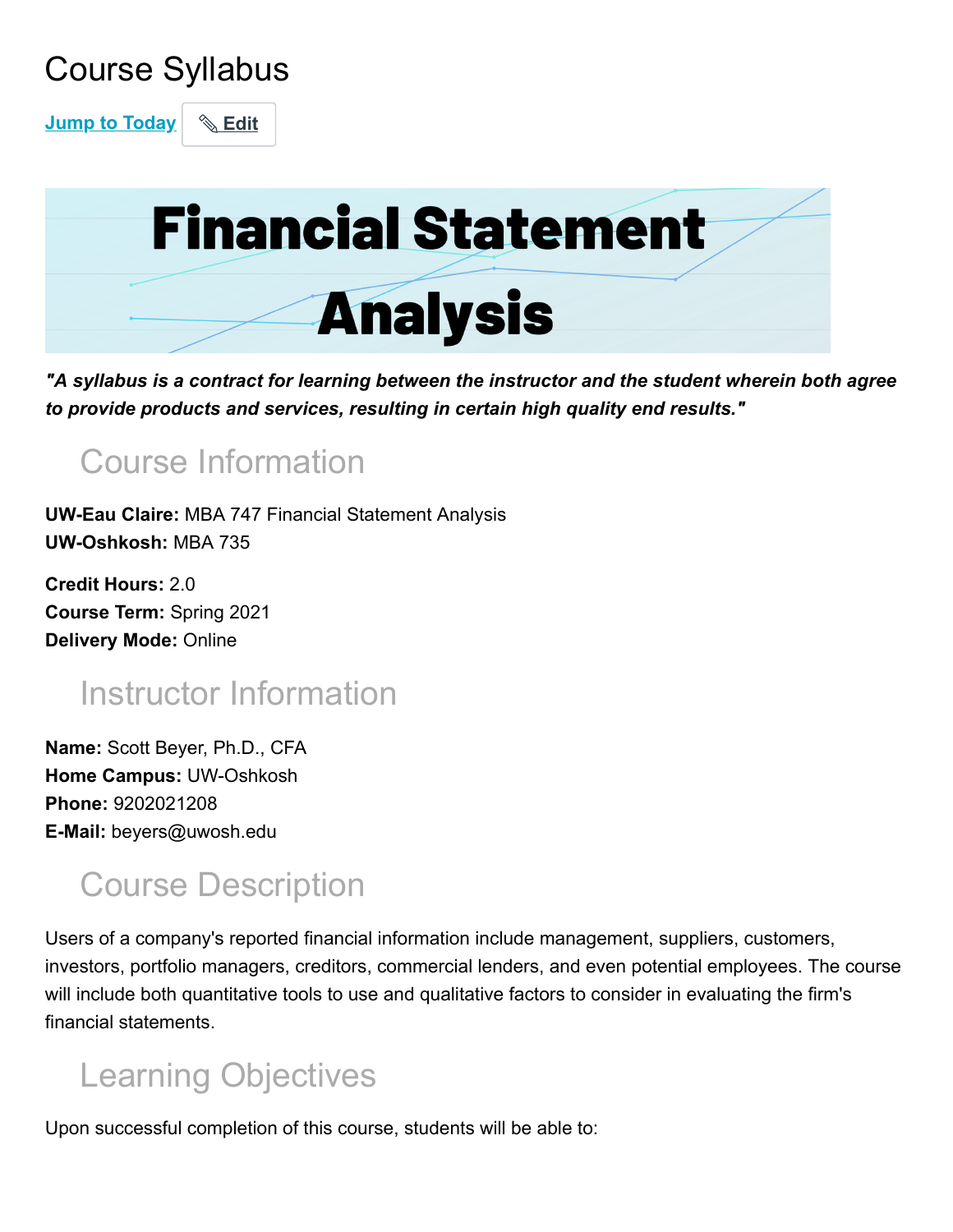- 1. Illustrate the links among the economic characteristics and strategies of business, its financial statements, assessments of its profitability and risk, and its market valuation.
- 2. Examine the relationship between net income (accounting profit) and cash flows from operations for firms across different industries.
- 3. Prepare a statement of cash flows from balance sheet and income statement data.
- 4. Prepare comprehensive pro forma financial statements for businesses of various types.
- 5. Synthesize comparable financial statements both across time and across firms so as to identify economic, strategic, and other important differences.
- 6. Evaluate a firm's financial performance through both quantitative and qualitative analyses.

# Course Prerequisites

Students should have completed undergraduate accounting and finance principles courses or the foundation coursework in accounting and finance.

# Required Materials

- **Textbook:** *Financial Statement Analysis: A Practitioner's Guide*, 4th Edition (2011), Fridson and Alvarez
- **Workbook:** *Financial Statement Analysis Workbook*, 4th Edition (2011), Fridson and Alvarez

### Assignments and Activities

Course activities include both quantitative and qualitative analysis of financial statements, along with group discussions.

#### **Course Assignments**

| <b>Assignment</b>        | Points |
|--------------------------|--------|
| Discussions (3)          | 75     |
| Assignment Questions (6) | 150    |
| Starbucks Analysis (3)   | 150    |
| Starbucks Forecast (1)   | 100    |
| Total                    | 475    |

NOTE: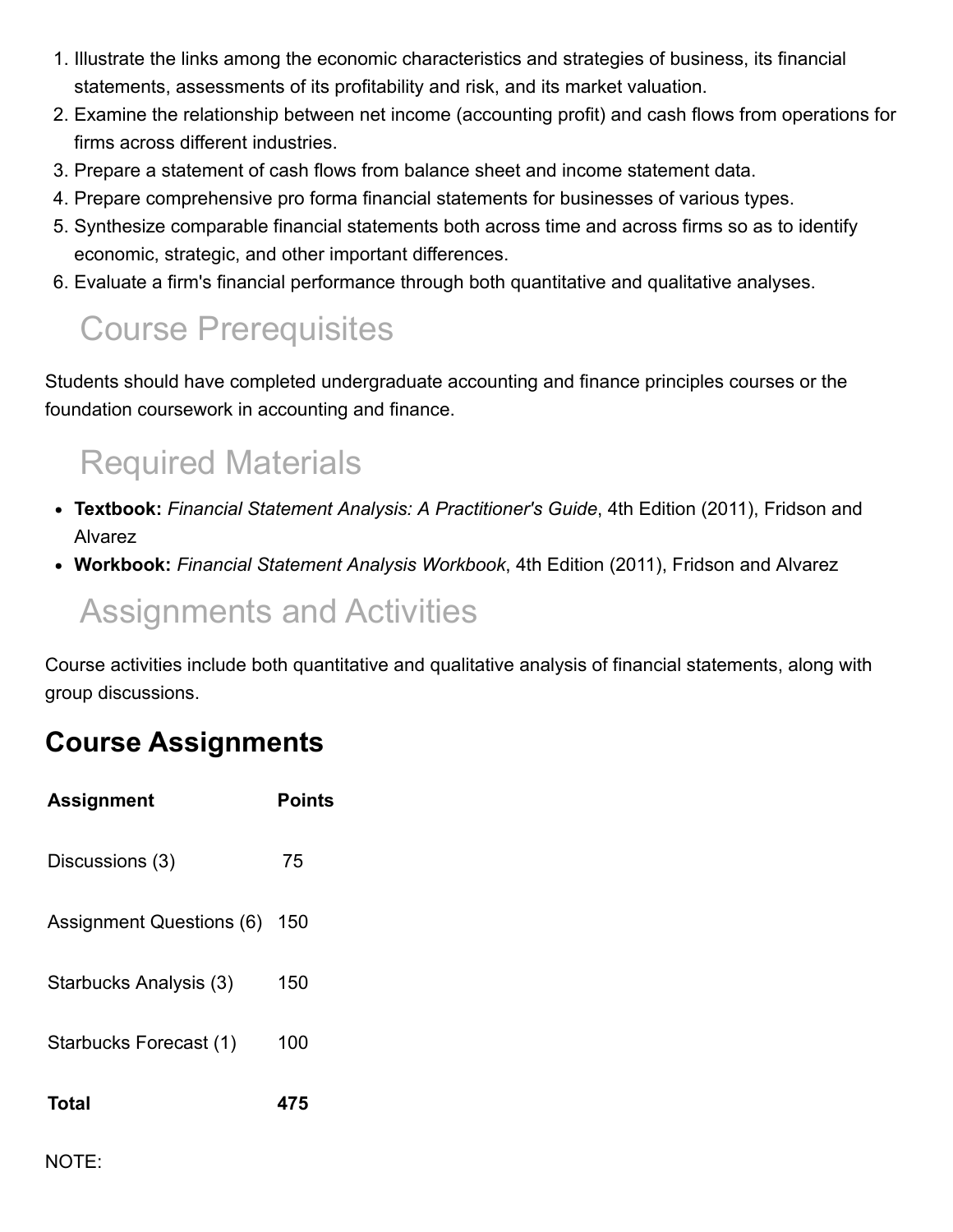- The assignment questions may be answered individually or in groups of up to three people. Instructions to sign up for a group will be provided in the first group assignment.
- The Starbucks assignments are individual assignments; working with classmates is considered academic misconduct.
- See the Discussion Rubric for information on how discussions will be graded.

### **Grading**

#### **Final Letter Grades Scale**

#### **Percentage Consortium/UW-Parkside UW-Oshkosh**

| 93-100% A   |              | A    |
|-------------|--------------|------|
| 90-92.9% A- |              | A-   |
| 87-89.9% B+ |              | $B+$ |
| 83-86.9%    | B            | B    |
| 80-82.9%    | $-B-$        | В-   |
| 77-79.9% C+ |              | $C+$ |
| 73-76.9%    | $\mathsf{C}$ | C    |
| 70-72.9%    | $C -$        | Ć    |
| 67-69.9%    | $D+$         | F    |
| 63-66.9% D  |              | F    |
| 60-62.9%    | D-           | F    |
| 0-59.9% F   |              | F    |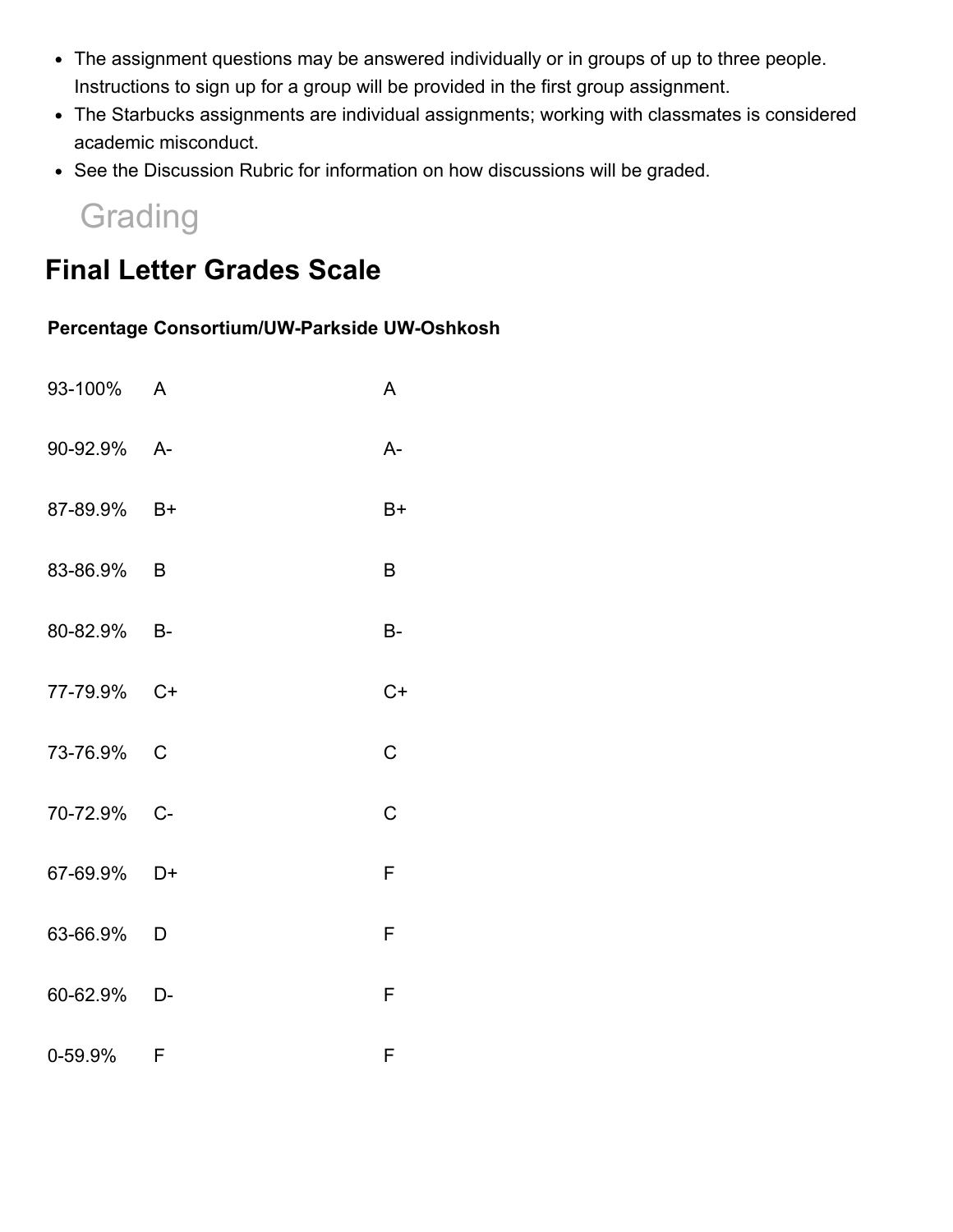### Excused Absence Policy

An absence will be considered excused or authorized according to the following institutional policies:

- 1. The student's home campus policy on excused absences will apply.
	- **UW Oshkosh [\(https://www.uwosh.edu/registrar/policies/attendance-policy\)](https://www.uwosh.edu/registrar/policies/attendance-policy)**
	- **UW-Parkside [\(https://www.uwp.edu/learn/academiccatalog/2019-2021/upload/201921-ACADEMIC-](https://www.uwp.edu/learn/academiccatalog/2019-2021/upload/201921-ACADEMIC-CATALOG-082619.pdf)CATALOG-082619.pdf)** (see page 31)
- 2. UW MBA Consortium students will follow the **UW-Eau Claire Authorized Absence Policy. [\(https://www.uwec.edu/kb/article/class-attendance-and-authorized-absence-policies/#authorized](https://www.uwec.edu/kb/article/class-attendance-and-authorized-absence-policies/#authorized-absences)absences)**

If your absence falls into the excused absence category, please contact me as soon as possible. I may request that you provide documentation, and I may need time to make alternative assessments available to you.

# Late Work Policy

We understand that from time to time unexpected or emergency situations arise that may not allow a student to complete an assignment by the time it is scheduled in the course calendar. In any type of social environment, things happen. The key is to let us know as soon as possible so that proper arrangements can be made. Without such notification it is very difficult for us to accommodate late work. With proper notification, however, every reasonable effort will be made to allow the student to make up the work within a reasonable time frame. *It is the student's responsibility to alert the instructor to such unforeseen events.* The late work policy in this course is as follows:

Materials/postings are due at 11:59 p.m. of the due date. Late materials will be accepted with a 10% deduction each day for two days. **Materials more than two days late will be graded as a zero.**

# Instructor Availability

I am available from 2:00 PM - 6:00 PM Central Time, Monday Wednesday, Friday. I am also available from 10:00 AM - 12:00 PM & 4:00 PM - 6:00 PM Central Time Tuesday, Thursday. I will make every effort to answer all questions and interact with you as quickly and reasonably as possible. The best way to contact me is by email. Depending on the hour, I can't always guarantee an "instant" response, but I will get back to you. In any case, I will make every effort to respond within 24 hours on weekdays and 48 hours on weekends.

# Student Expectations

Students are expected to act in accordance with the **UW MBA Consortium Student Code of Conduct [\(http://www.wisconsinonlinemba.org/students/academics/code\\_of\\_conduct.php\)](http://www.wisconsinonlinemba.org/students/academics/code_of_conduct.php)** .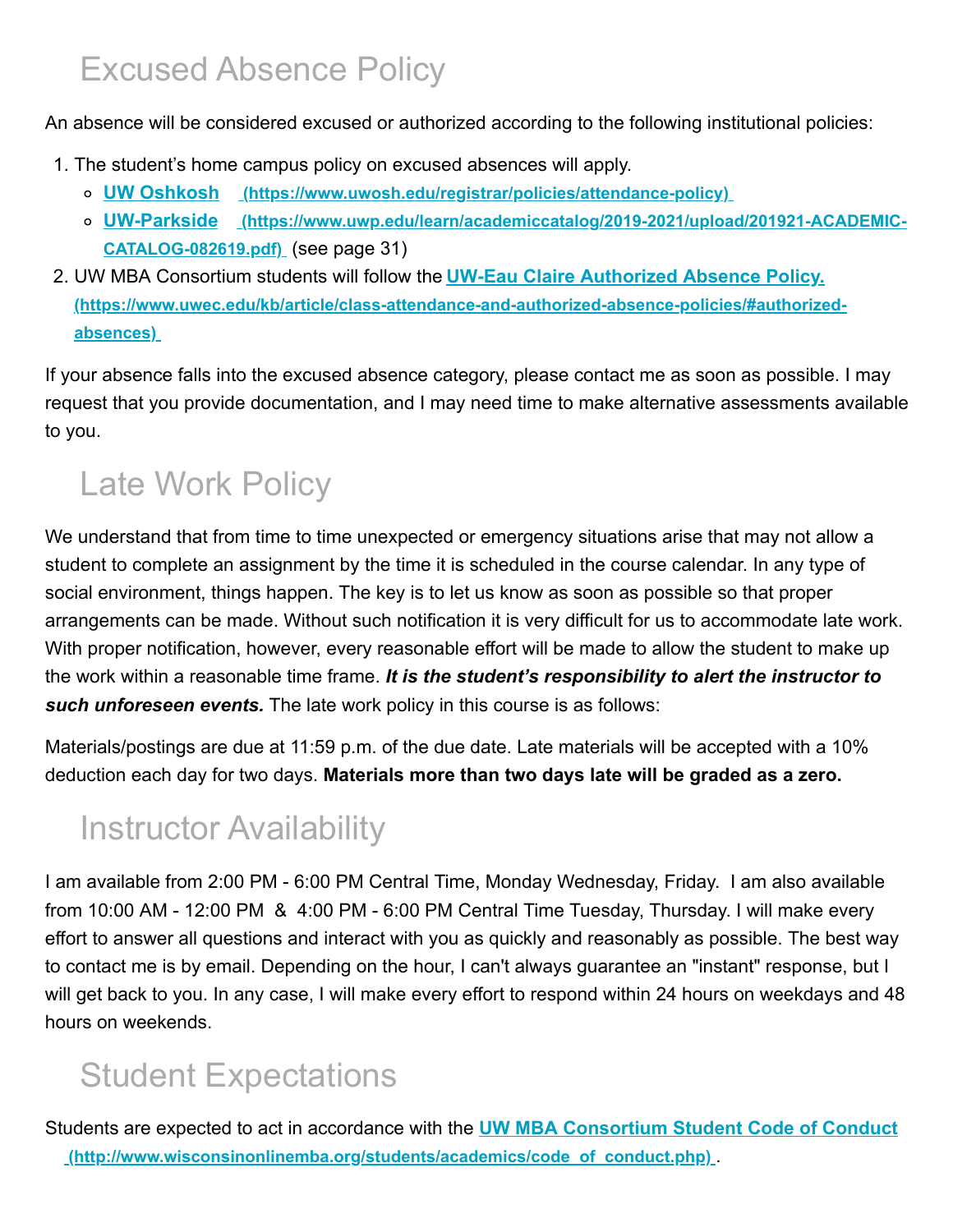If you have questions of a general nature, it is often most useful to post them in the  $\Omega$  Ask the Class/Raise your Hand discussion forum. My answering such a question publicly might help other students not get stuck on the same issue. If you prefer, I also welcome questions, concerns, etc. via email.

# Instructor Expectations

Throughout the course, I will endeavor to respond to you in a timely manner. I work very hard in all on line classes to respond to students quickly and respectfully.

I will make every effort to evaluate assignments (both written and discussions) within a week of the submission date, but due to the disruption caused by the epidemic disease, I am not able to promise that.

# Academic Integrity Policy

Integrity is an important component of students' academic experience. The academic evaluation a student receives for a course becomes a permanent University student record and it is critical such records be accurate and consistent. In addition, the integrity students learn and exhibit at the University will be the model for the professional integrity they practice when they complete their academic work. The University believes unquestionable character and integrity are essential for successful careers. Whatever role you may play in an organization, be it publicly or privately owned, you will occupy a position of trust. High ethical standards, therefore, are not only necessary, but are fundamentally part of all the University represents when it grants a degree.

Plagiarism, unauthorized collaboration on academic projects, and cheating are prohibited. Plagiarism is the act of stating or implying that another person's work is your own; this includes memorizing the work of others and representing this memorization as your own work. We do not tolerate academic dishonesty, including plagiarism. Please be sure you understand what plagiarism is and how to avoid it. The Student Students are expected to comply with the Academic Honesty requirements specified in the **UW MBA Consortium Student Code of Conduct**

**[\(http://www.wisconsinonlinemba.org/students/academics/code\\_of\\_conduct.php\)](http://www.wisconsinonlinemba.org/students/academics/code_of_conduct.php)** .

The penalty for academic dishonesty in this course will include, at a minimum, a zero on the assignment/paper/quiz/project/exam, followed by reduction in your course grade of one full letter grade after the score of zero is factored into your course grade.

### **Netiquette**

I enjoy the opportunity to communicate with you and an on-line course enhances this opportunity. This is an opportunity to practice written communication skills in a professional environment. Therefore, when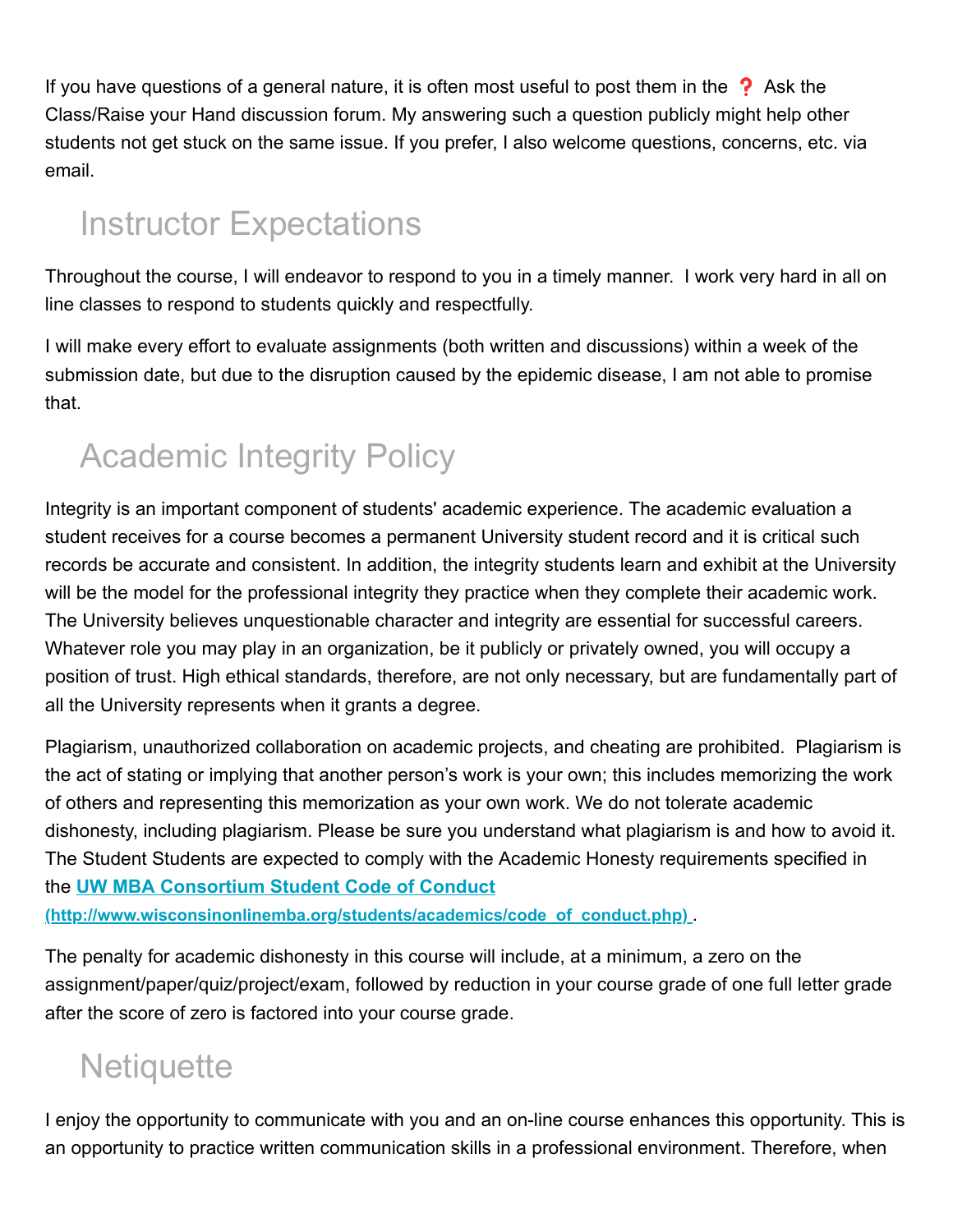you send me an email, please remember to keep your communication positive, constructive, and relevant to the course. Please also remember to be professional: use standard capitalization, punctuation, and appropriate language; and spell check your emails before sending them. Please be sure to indicate the particular chapter or assignment which is the subject of your email.

Professionalism also includes respecting the opinions of others, though at times you may disagree with your classmates. I expect you to approach the class with an open mind as to the opinion of others, while feeling free to express your own.

# Where to Go

Tutorials and helpful instructions are found under the Course Information module.

#### **Calendar**

Due dates for all assignments can be found under the Calendar on the global navigation bar on the far left side.

#### **Home**

The class is organized by modules, all of which can be found under the Home tab. This is the main access for the class where you can find recent announcements, information, and assignments on the individual topics for the class in outline form.

Within Content, you will also find:

#### **Commentaries**

Each Unit or Chapter has a Commentary pertaining to that Chapter. Commentaries are not substitutes for chapter readings but help "walk" you through the material in a chapter much the way we would in the classroom. Much time and effort was spent preparing the Commentaries and you are encouraged to use them as a form of "study guide."

#### **Assignments**

Problems are integrated within the various units and are related to the topics of the unit. Assigned problems may be completed and posted at any time as long as they are posted by the due date indicated in the calendar. Don't hesitate to ask follow-up questions on these assignments if anything is not making sense to you.

#### **Grades**

Here is where you can check your grade for all course activity. I will not post grades before the close of a quiz or exam. *You are encouraged to check your grades frequently and resolve any errors prior to*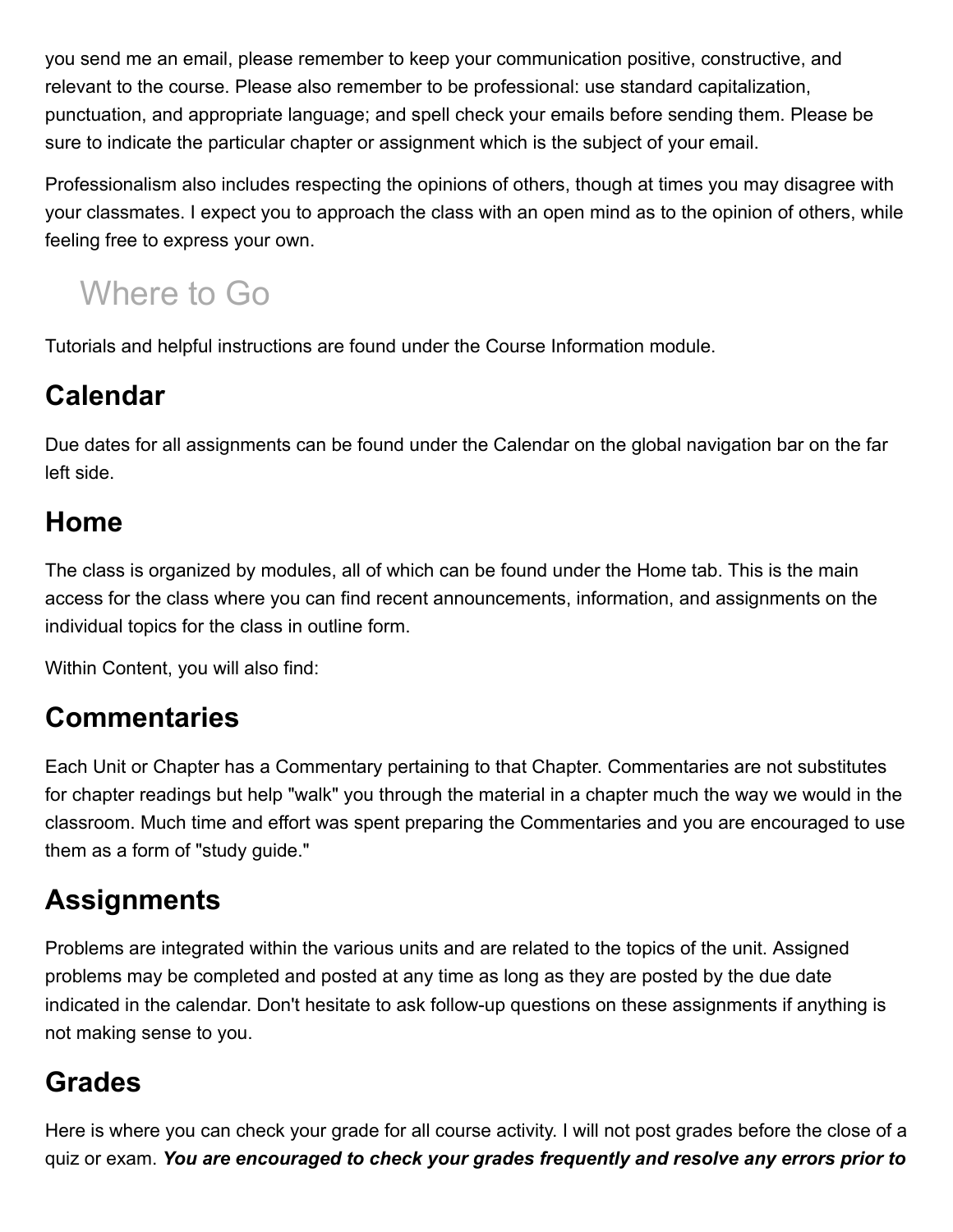# Accommodation for Students with Disabilities

In order to ensure that all of our students have equitable access to our online course materials, we strive to meet the guidelines set by Section 508 of the Rehabilitation Act, which requires the public to provide reasonable accommodations to individuals with disabilities when posting web-based materials. Canvas is **[compliant with W3C's Web Accessibility Initiative](https://community.canvaslms.com/docs/DOC-2061-accessibility-within-canvas) (https://community.canvaslms.com/docs/DOC-2061-accessibility-within-canvas)** and with **Section 508 [\(https://www.section508.gov/\)](https://www.section508.gov/)** guidelines. Additionally, Canvas was certified as a **substantially conformant LMS [\(https://webaim.org/services/certification/canvas\)](https://webaim.org/services/certification/canvas)** by WebAIM, a third party authority in web accessibility. If you find that course materials are not posted in a format that meets your needs, or you need testing accommodations, please contact Online Course Support at 1-715-836-6020 or email **BIZHelp@uwec.edu [\(mailto:bizhelp@uwec.edu\)](mailto:bizhelp@uwec.edu)** and we will work with you to find a reasonable accommodation.

# Course Summary:

| <b>Date</b>      | <b>Details</b>                                                                                                                                          | <b>Due</b>     |
|------------------|---------------------------------------------------------------------------------------------------------------------------------------------------------|----------------|
|                  | <b>Complete the Student Code of</b><br>翩<br><b>Conduct</b><br>(https://uws.instructure.com/calendar?<br>event id=588013&include_contexts=course_392825) | 12am           |
| Mon Mar 29, 2021 | <b>Experience</b><br>(https://uws.instructure.com/courses/392825/assignments/3214914)                                                                   | due by 11:59pm |
|                  | 良 1.1 Introduce Yourself                                                                                                                                | to do: 11:59pm |
| Tue Mar 30, 2021 | <b>Complete the readings</b><br>翩<br>(https://uws.instructure.com/calendar?<br>event id=588011&include contexts=course 392825)                          | 12am           |
| Wed Mar 31, 2021 | <b>Reporting &amp; Firm Value</b><br>(https://uws.instructure.com/courses/392825/assignments/3214911)                                                   | due by 11:59pm |
| Fri Apr 2, 2021  | 1.7   Questions<br>眕<br><u>(https://uws.instructure.com/courses/392825/assignments/3214915)</u>                                                         | due by 11:59pm |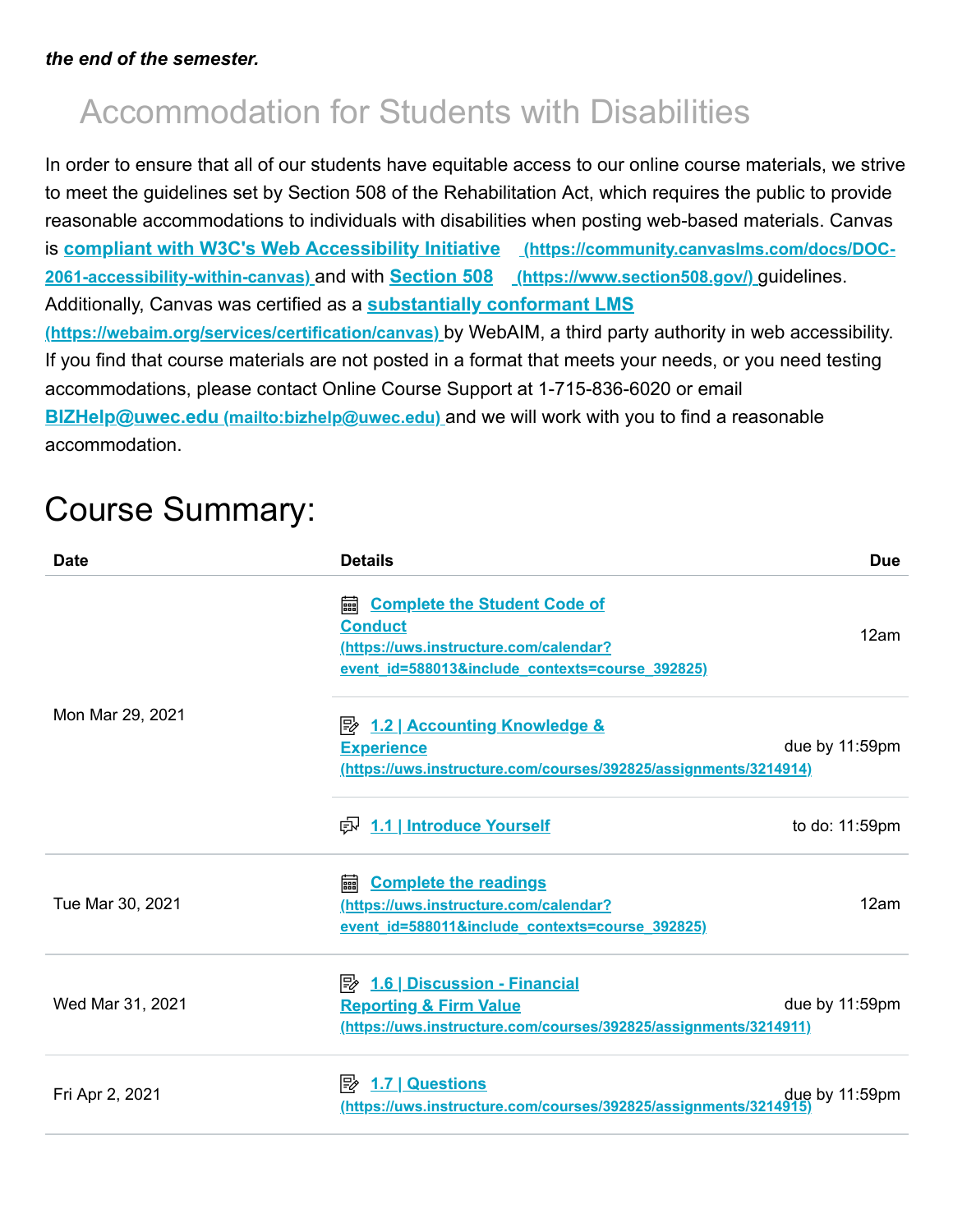| <b>Date</b>      | <b>Details</b>                                                                                                                     | <b>Due</b>     |
|------------------|------------------------------------------------------------------------------------------------------------------------------------|----------------|
| Sun Apr 4, 2021  | <b>A</b> 1.6a   Discussion Responses<br><b>Due</b>                                                                                 | to do: 11:59pm |
| Tue Apr 6, 2021  | <b>Complete the readings</b><br>翩<br>(https://uws.instructure.com/calendar?<br>event_id=588014&include_contexts=course_392825)     | 12am           |
| Fri Apr 9, 2021  | B <sup>2.3</sup> <u>Questions</u><br>(https://uws.instructure.com/courses/392825/assignments/3214916                               | due by 11:59pm |
| Sun Apr 11, 2021 | <b>E</b> 2.4   Starbucks Common Size<br><b>Analysis</b><br>(https://uws.instructure.com/courses/392825/assignments/3214917)        | due by 11:59pm |
| Tue Apr 13, 2021 | <b>a.</b> Complete the readings<br>(https://uws.instructure.com/calendar?<br>event_id=588007&include_contexts=course_392825)       | 12am           |
| Wed Apr 14, 2021 | $\Rightarrow$ 3.3   Discussion - Non-<br>profitable Businesses<br>(https://uws.instructure.com/courses/392825/assignments/3214912) | due by 11:59pm |
| Fri Apr 16, 2021 | $\boxed{P}$ 3.4 Questions<br>(https://uws.instructure.com/courses/392825/assignments/3214918                                       | due by 11:59pm |
| Sun Apr 18, 2021 | <u>Due</u>                                                                                                                         | to do: 11:59pm |
| Tue Apr 20, 2021 | <b>Complete the readings</b><br>翩<br>(https://uws.instructure.com/calendar?<br>event id=588009&include contexts=course 392825)     | 12am           |
| Wed Apr 21, 2021 | (https://uws.instructure.com/courses/392825/assignments/3214913)                                                                   | due by 11:59pm |
| Fri Apr 23, 2021 | $\mathbb{R}$ 4.4 Questions<br>(https://uws.instructure.com/courses/392825/assignments/3214919                                      | due by 11:59pm |
|                  | <b>Midterm Course Evaluation</b><br>訚                                                                                              | to do: 11:59pm |